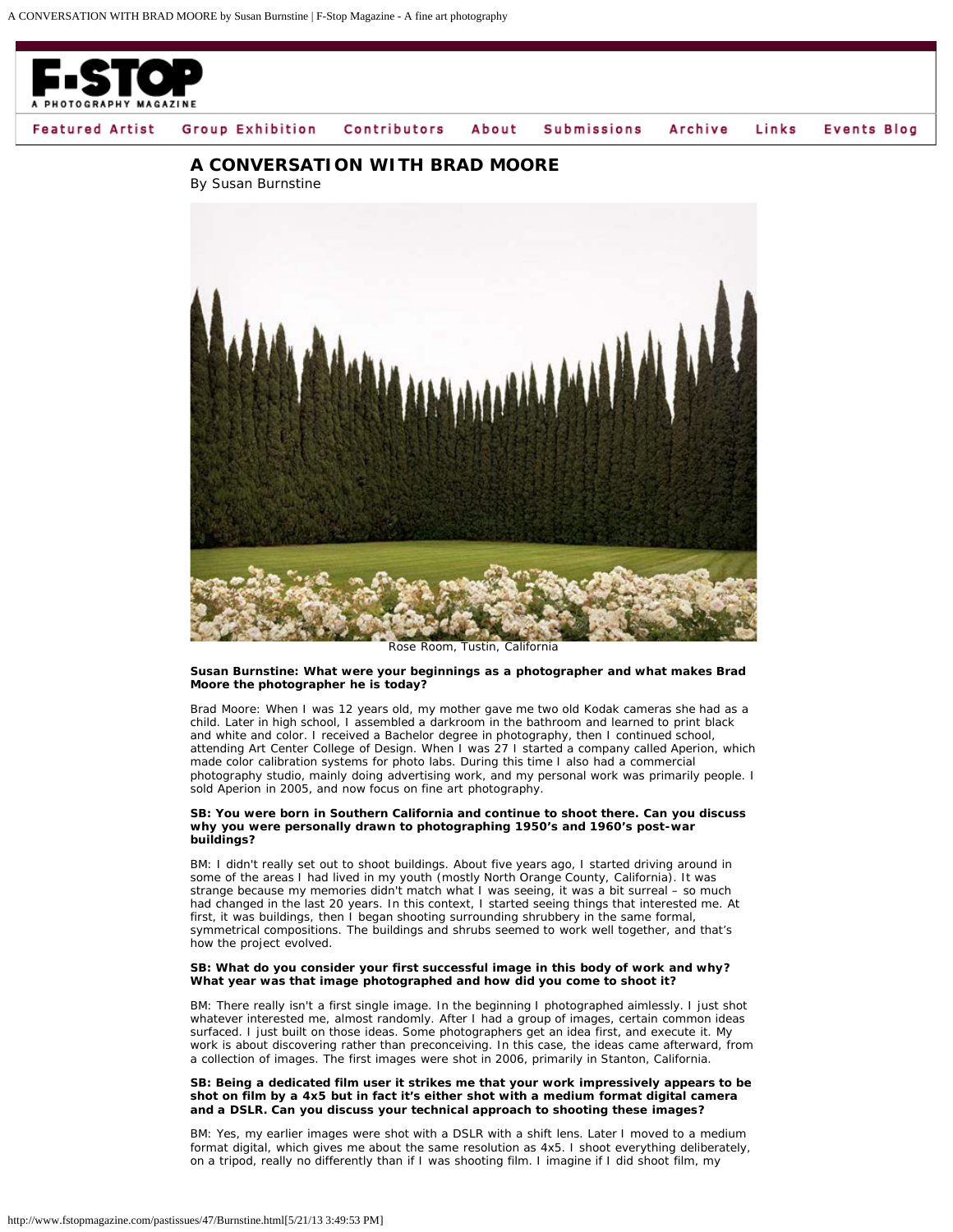prints would look pretty much the same. My photographs are shot straight with no special tricks – no clever angles or dynamic lighting. It really forces me to find a great subject. I use Photoshop as a darkroom replacement. I dodge and burn, color correct, and do general image clean up. I don't digitally construct images. I don't like post production much, so I try to do as much as possible in the camera. Perhaps spending 20 years working with film curves had a little influence in the way I work with digital files.

## **SB: You formerly owned a company that created color calibration systems. Has your former professional life informed your present life as a photographer?**

BM: I'm sure it has. We spent a lot of time zeroing out film and paper curves, to get the best possible print from a given film. I suppose I still do this now, but digitally. Basically, I am just trying to get everything to a neutral place, in order to truthfully reproduce the subject. Even though it was highly technical career, it helps me today with non-technical thinking. By developing strong technical habits, there are less variables to worry about, and it frees me to concentrate on the imagery.

#### **SB: Your photographs almost always contain a humorous or offbeat slant. Some viewers may look at a single image for a moment and fail to see the irony and wit right away. It just sneaks up on them. Is this subtle twist intended or just an organic byproduct of your personal vision?**

BM: You're right, some people see more than others. Well, any humor is completely unintentional. I think it's something characteristic in the subjects I find interesting. It just happens, I don't think about it, and it's definitely not premeditated. I think it's amazing to discover quiet subjects with a slight twinkle in their eye.

## **SB: By returning to neighborhoods that represent the terrain of your childhood, are you are attempting to recapture or rewrite your romanticized or bright-eyed youthful views and ideals through these images or are you focusing on these neighborhoods for another reason? Can you discuss?**

BM: It's not entirely clear why I ended up going back to areas where I grew up. Perhaps curiosity, maybe some submerged nostalgic feelings - I'm not quite sure. But, I definitely don't set out to romanticize or judge the subjects. I never want to insert my past into the subjects they already are part of my past, and I just want to show the way they are when I see them.

#### **SB: When did you start integrating shrubbery into the terrain you photograph?**

BM: Very early on. Probably on my second or third day shooting I photographed the shrubbery next to a building I was shooting. Initially I thought the buildings and foliage might be two bodies of work, but as I added more and more images, it seemed stronger when the two subjects were intertwined.

#### **SB: Do you scout locations before shooting or do you just drive around and find a location that speaks to you?**

BM: It's a lot of random driving around. A lot. I shoot mainly on overcast days, so when the weather is right I try to get out to photograph. It's kind of like surfing, you have to drop everything when surf's up. Sometimes it's possible to see something on a sunny day and revisit it when the weather cooperates. But things look and feel different on overcast days, so most often I scout as I shoot, on overcast days. The biggest problem is there are not enough cloudy days in Southern California.

# **SB: You have a unique color palate and use of light. Can you discuss how you achieve this?**

BM: Well, I do what I can to neutralize the camera and printer, so the palate is true to the subject. Since I shoot on overcast days, the white sky provides a simple background as well as a shadowless, giant softbox-like light. It's a beautiful light and it helps isolate the subject. The colors are muted and everything appears flattened. Even though I shoot mostly with wide-angle lenses, this soft light gives the images a beautiful depthless quality. In Southern California, where blue skies and harsh shadows are far more common, seeing typical California architecture and foliage with overcast skies is experiencing it out of context, which I like.

# **SB: You're working on new images now. Can you tell me a bit about them?**

BM: Yes, I am working on a new series. The project shares a common thread to my previous images, but they look and feel much different. The palette is completely new. However, I'm keeping things under wraps until it's ready to show.